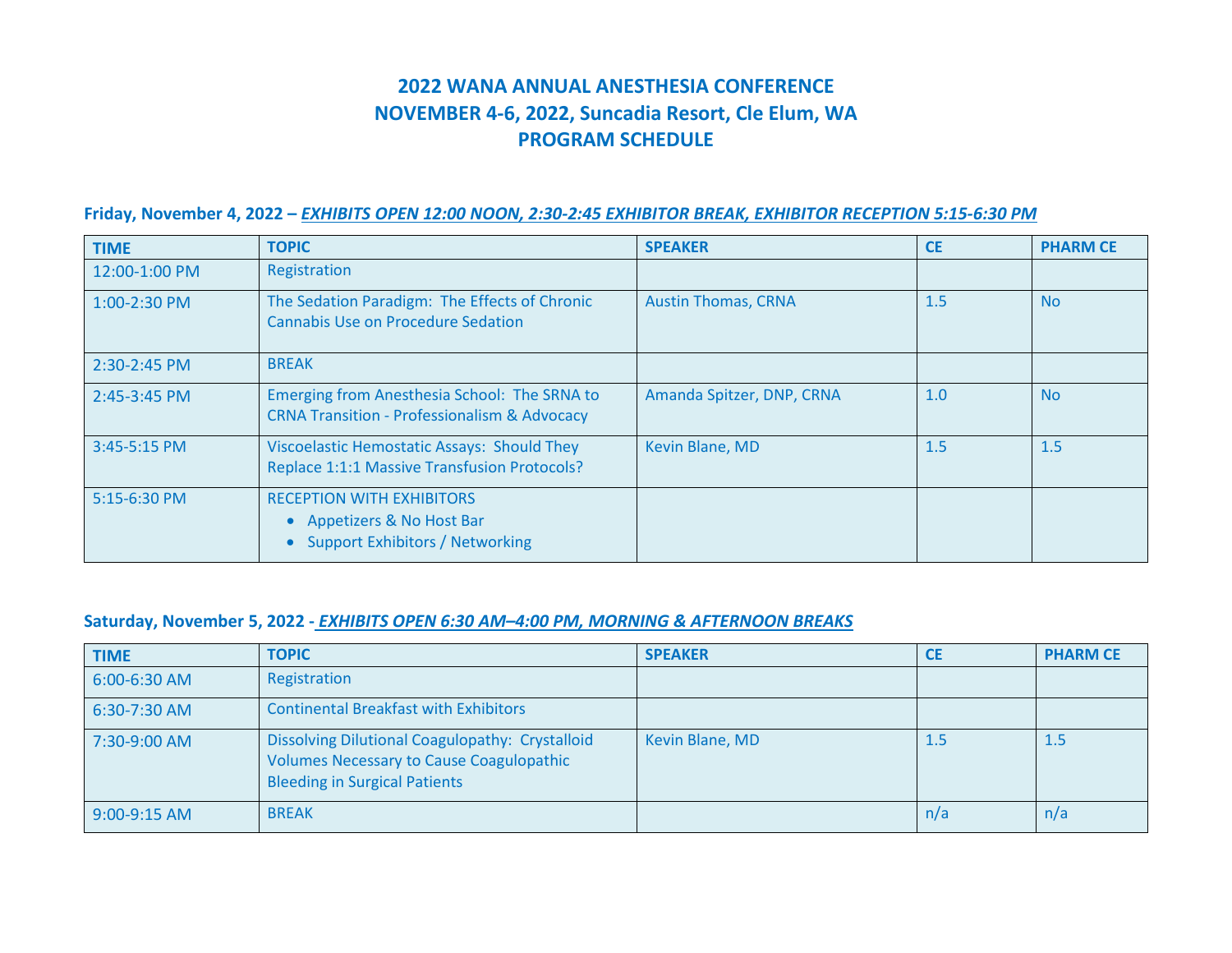## **Saturday, November 5, 2022 –** *CONTINUED:*

| 9:15-10:45 AM     | <b>Continuous Glucose Monitoring and Anesthesia</b><br><b>Implications</b>                                 | <b>John Anderson, CRNA</b>                      | 1.5 | 1.5       |
|-------------------|------------------------------------------------------------------------------------------------------------|-------------------------------------------------|-----|-----------|
| 10:45 AM-12:15 PM | The Business of Anesthesia                                                                                 | Aaron Eastman, CRNA                             | 1.5 | <b>NO</b> |
| 12:15-1:15 PM     | LUNCH / WANA BUSINESS MEETING                                                                              |                                                 |     |           |
| $1:15-2:15$ PM    | Knowing Me Better than I Know Myself: Identifying<br>and Preventing Burnout (WELLNESS)                     | <b>Matthew Martin, CRNA</b>                     | 1.0 | <b>NO</b> |
| 2:15-3:45 PM      | <b>Regional Blocks: The Perioperative Experience</b>                                                       | Kim Mauer, MD                                   | 1.5 | 1.5       |
| 3:45-4:00 PM      | <b>BREAK</b>                                                                                               |                                                 |     |           |
| 4:00-5:30 PM      | AANA Update: A Leadership Journey                                                                          | Angela Mund, CRNA, DNP<br><b>AANA President</b> | 1.5 | <b>NO</b> |
| 6:00-7:30 PM      | STILLWATER CELLARS WINE TASTING WITH<br><b>APPETIZERS / PAC EVENT</b><br>Tickets available on registration |                                                 |     |           |

### **Sunday, November 6, 2022**

| <b>TIME</b>        | <b>TOPIC</b>                                                                                                                      | <b>SPEAKER</b>                                           | <b>CE</b> | <b>PHARM CE</b> |
|--------------------|-----------------------------------------------------------------------------------------------------------------------------------|----------------------------------------------------------|-----------|-----------------|
| 7:00-7:30 AM       | Registration / Coffee & Juice service                                                                                             |                                                          |           |                 |
| 7:30-9:00 AM       | Perioperative Management of the Patient with<br><b>Hepatobiliary Disease</b>                                                      | Angela Mund, CRNA, DNP<br><b>AANA President</b>          | 1.5       | <b>No</b>       |
| 9:00-10:30 AM      | <b>Opioids and Pregnancy</b>                                                                                                      | Kim Mauer, MD                                            | 1.5       | 1.5             |
| 10:30-11:30 AM     | <b>BRUNCH</b>                                                                                                                     |                                                          |           |                 |
| 11:30 AM - 1:00 PM | Ketamine Clinic: How to start and practice                                                                                        | <b>Spencer Soffe, CRNA</b>                               | 1.5       | <b>NO</b>       |
| $1:00 - 1:15$ PM   | Post-Operative Pulmonary Complications at<br>Providence Sacred Heart Medical Center and<br><b>Providence Holy Family Hospital</b> | <b>Stephanie Dubuc, SRNA</b><br><b>Brooke Wood, SRNA</b> | 0.25      | <b>NO</b>       |